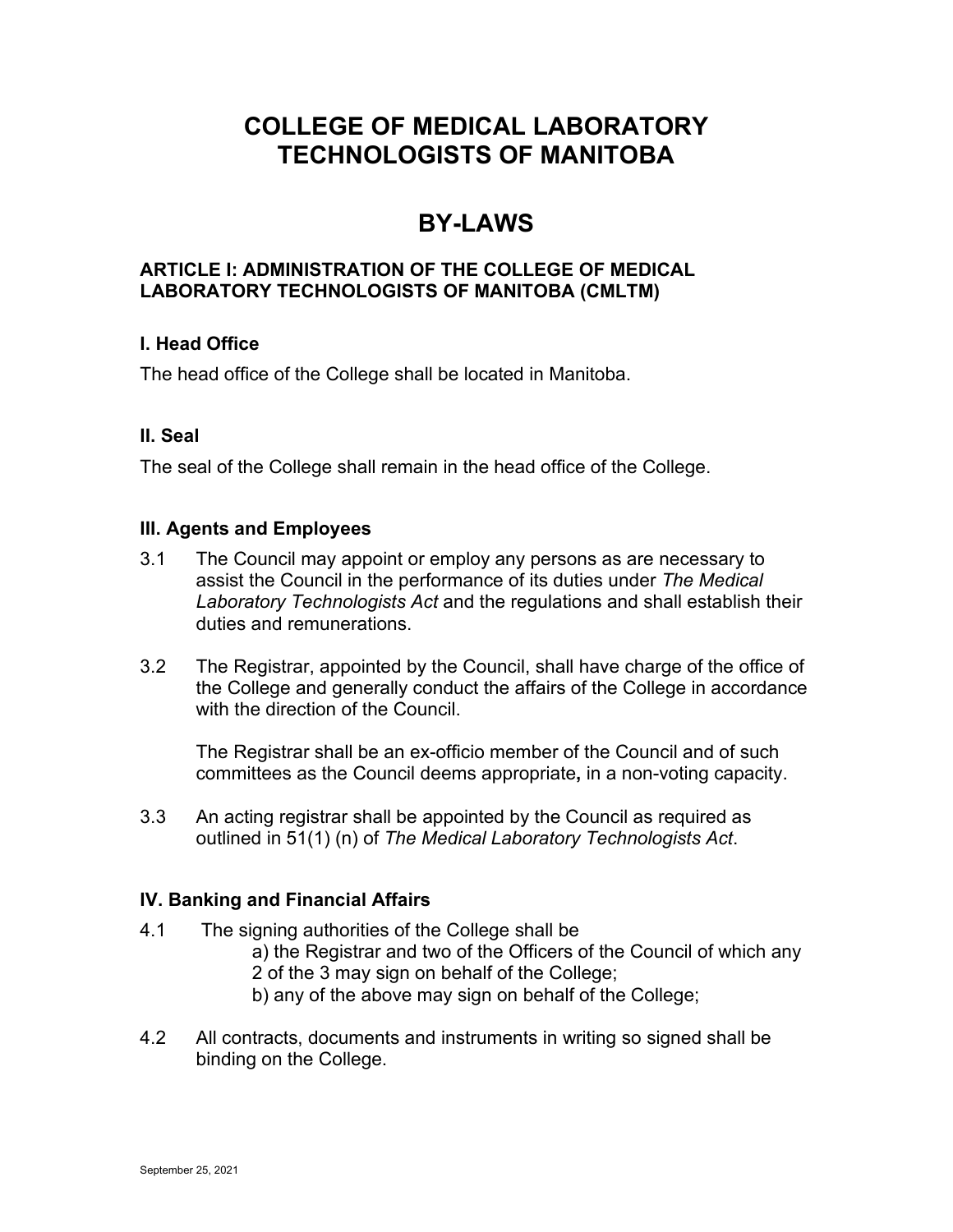- 4.3 The Council may invest revenue and such investment shall be registered in the name of the College.
- 4.4 An accountant shall be appointed by the Council.
- 4.5 Each year the Annual General Meeting shall appoint an auditor. The Auditor shall prepare and submit to each annual meeting of the College an audited financial statement of operations of the College for the past year.
- 4.6 The members of the Council, board and committees thereof may be paid an allowance for traveling and living expenses while engaged in the business of the Council.
- 4.7 The amount of the allowance shall be determined by the Council.
- 4.8 The Council may set remuneration, fees and expenses payable to members of the Council or of committees, or boards for attending to the business of the College.
- 4.9 All persons with signing authority or access to funds shall be bondable.

#### *V. Fiscal Year*

*The fiscal year of the College shall be from January 1st to December 31st of the same year.*

### **ARTICLE II: MEMBERS**

The rights, privileges and obligations of the classes of members are:

### **I. Practicing Members:**

- 1.1 Shall pay the annual fee and any other fees as applicable.
- 1.2 Are entitled to practice Medical Laboratory Technology in Manitoba.
- 1.3 Shall receive full voting privileges and all privileges extended by the College.
- 1.4 Are eligible for election or appointment to any position within the College.
- 1.5 Are entitled to attend and generally participate in College meetings.
- 1.6 Are entitled to receive copies of official College publications.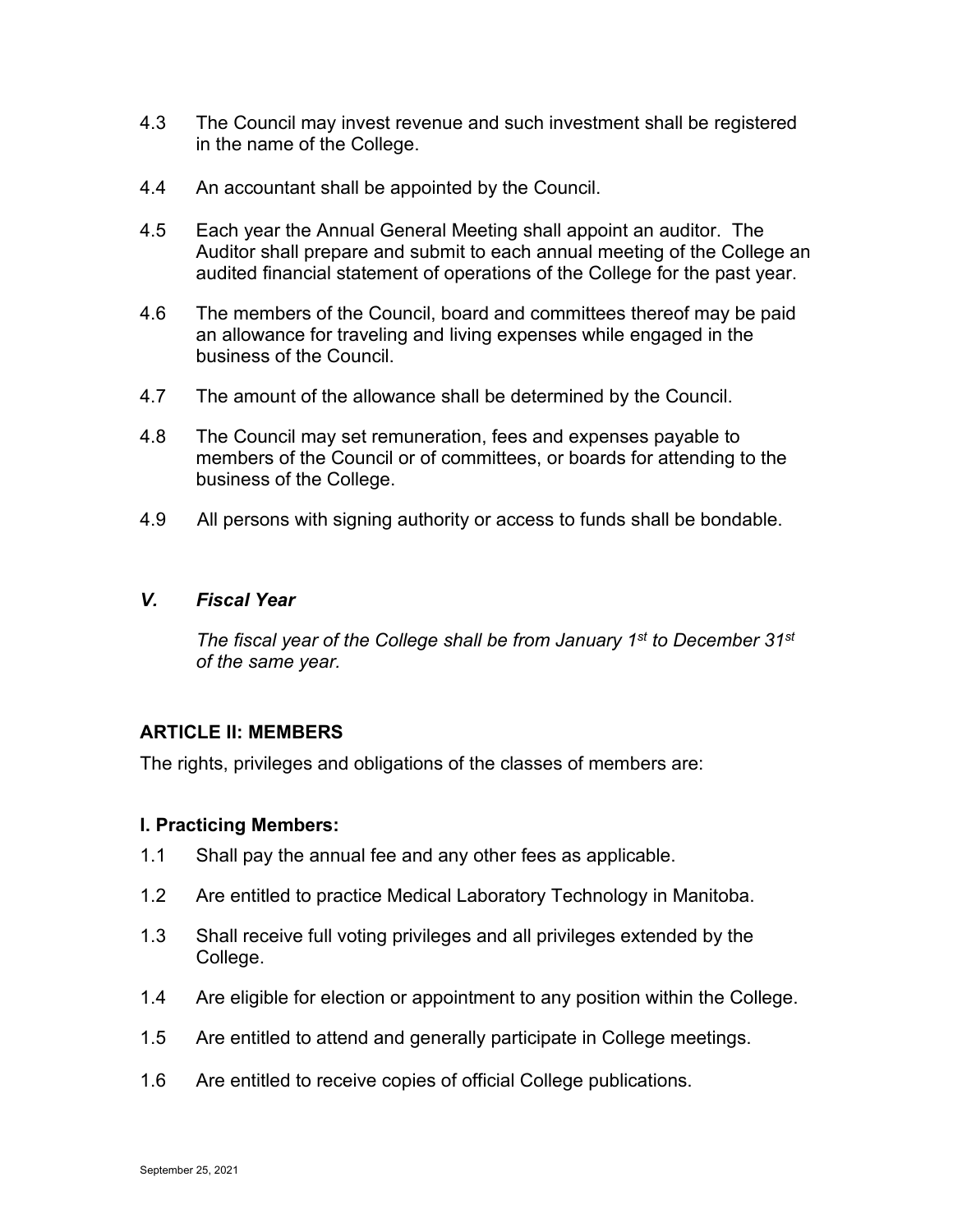#### **II. Inactive Members:**

- 2.1 Shall pay an annual fee and any other fees as applicable.
- 2.2 Are not eligible to practice Medical Laboratory Technology.
- 2.3 Are not eligible to use the title MLT, represent or hold out, expressly or by implication that they are a medical laboratory technologist.
- 2.4 Shall receive full voting privileges and all privileges extended by the College.
- 2.5 Are eligible for election or appointment to any position within the College.
- 2.6 Are entitled to attend and generally participate in College meetings.
- 2.7 Are entitled to receive copies of official College publications.

#### **III. Temporary Practicing Members:**

- 3.1 Shall pay the initial processing fee.
- 3.2 Are entitled to practice as specified in the regulations.
- 3.3 Are not eligible to vote or to be elected or appointed to any position within the College.
- 3.4 Are entitled to attend and generally participate in College meetings.

#### **IV. Conditional Registration Members**

- 4.1 Shall pay the annual fee and any other fees as applicable.
- 4.2 Are entitled to practice Medical Laboratory Technology under direct onsight supervision as specified in the regulations and according to the policy and procedures of the College.
- 4.3 Are not eligible to be elected or appointed to any position within the College.
- 4.4 Are entitled to attend and generally participate in College meetings.

#### **V. Student Members:**

5.1 Shall pay the applicable student fee.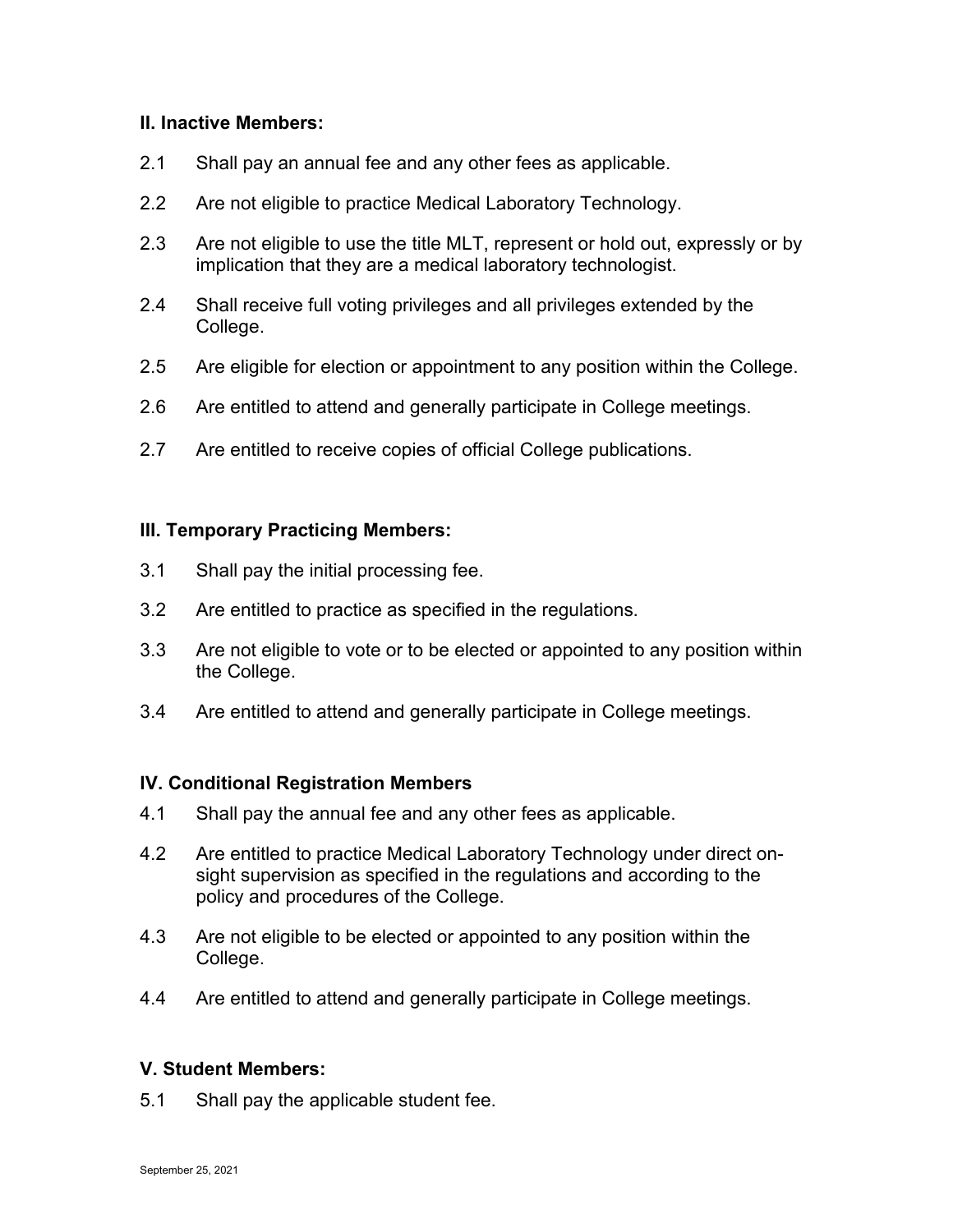- 5.2 Are entitled to practice Medical Laboratory Technology under direct onsight supervision.
- 5.3 Are not eligible to vote or to be elected or appointed to any position within the College.
- 5.4 Are entitled to attend and generally participate in College meetings.
- 5.4 Are entitled to receive copies of official College publications.

### **VI. Honorary Members**

- 6.1 Honorary membership may be granted by Council on any person who has made a significant contribution to the profession of Medical Laboratory Technology.
- 6.2 Shall be exempt from annual dues.
- 6.3 Are not eligible to practice Medical Laboratory Technology, including the use of the MLT title.
- 6.4 Are not eligible to vote or to be elected or appointed to any position within the College.
- 6.5 Are entitled to attend and generally participate in College meetings.
- 6.6 Are entitled to receive copies of official College publications.

### **VII. Retired Members:**

- 7.1 Shall pay an annual fee and any other fees as applicable.
- 7.2 Are not eligible to practice Medical Laboratory Technology.
- 7.3 Are not eligible to use the title MLT, represent or hold out, expressly or by implication that they are a medical laboratory technologist.
- 7.4 Shall receive full voting privileges and all privileges extended by the College.
- 7.5 Are eligible for election or appointment to any position within the College.
- 7.6 Are entitled to attend and generally participate in College meetings.
- 7.7 Are entitled to receive copies of official College publications.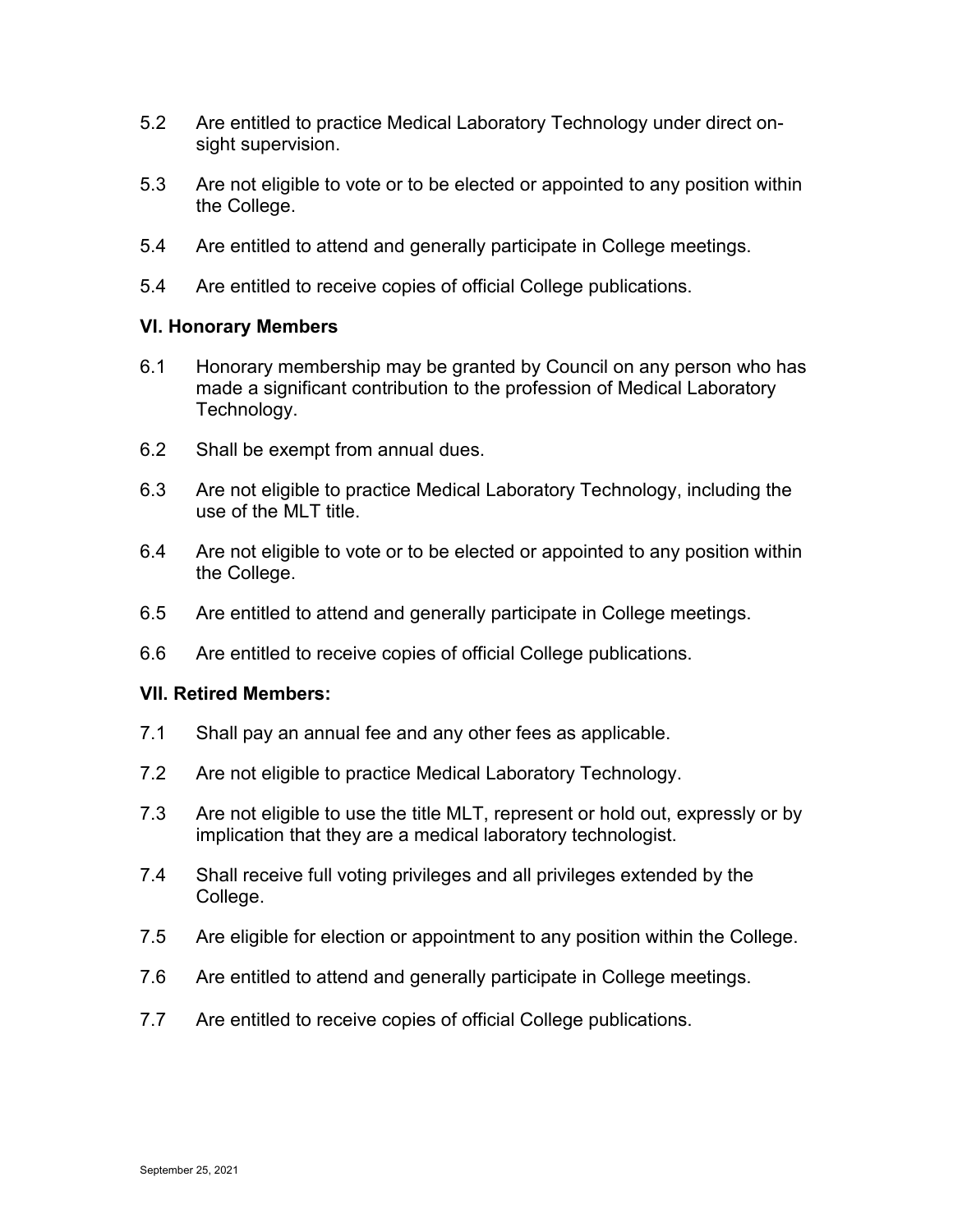## **VIII. Obligations of Membership**

All members shall:

- 8.1 Notify the Registrar of change in name, mailing address, place of employment and membership status;
- 8.2 Practice Medical Laboratory Technology in accordance with the code of ethics, Standards and Practice Directives of the College;
- 8.3 Provide information respecting their suspension/dismissal from their position;
- 8.4 Answer all correspondence from the College in which a reply is requested, within 15 days or the deadline specified in the correspondence, unless an extension is granted by Council.
- 8.5 Each member shall accurately complete and return the required annual renewal for providing such information as may be requested including:
	- a. information required to be maintained in the register of the College;
	- b. information respecting their participation in the continuing competency program;
	- c. information respecting the nature of the medical laboratory services provided in Manitoba where the member principally engages in the practice of Medical Laboratory Technology;
	- d. information that relates to the professional characteristics and activities of the member that may assist the College in carrying out its objects; and
	- e. information for the purposes of compiling statistical information to assist the College in fulfilling its objects;
	- f. information respecting professional liability insurance coverage as required in the regulations.

# **ARTICLE III: FEES**

- 1.1 The Registrar shall send notification of fees payable for the ensuing year at least 90 days prior to the 1<sup>st</sup> of January of each year.
- 1.2 The membership fees of the College as determined by the Council shall be: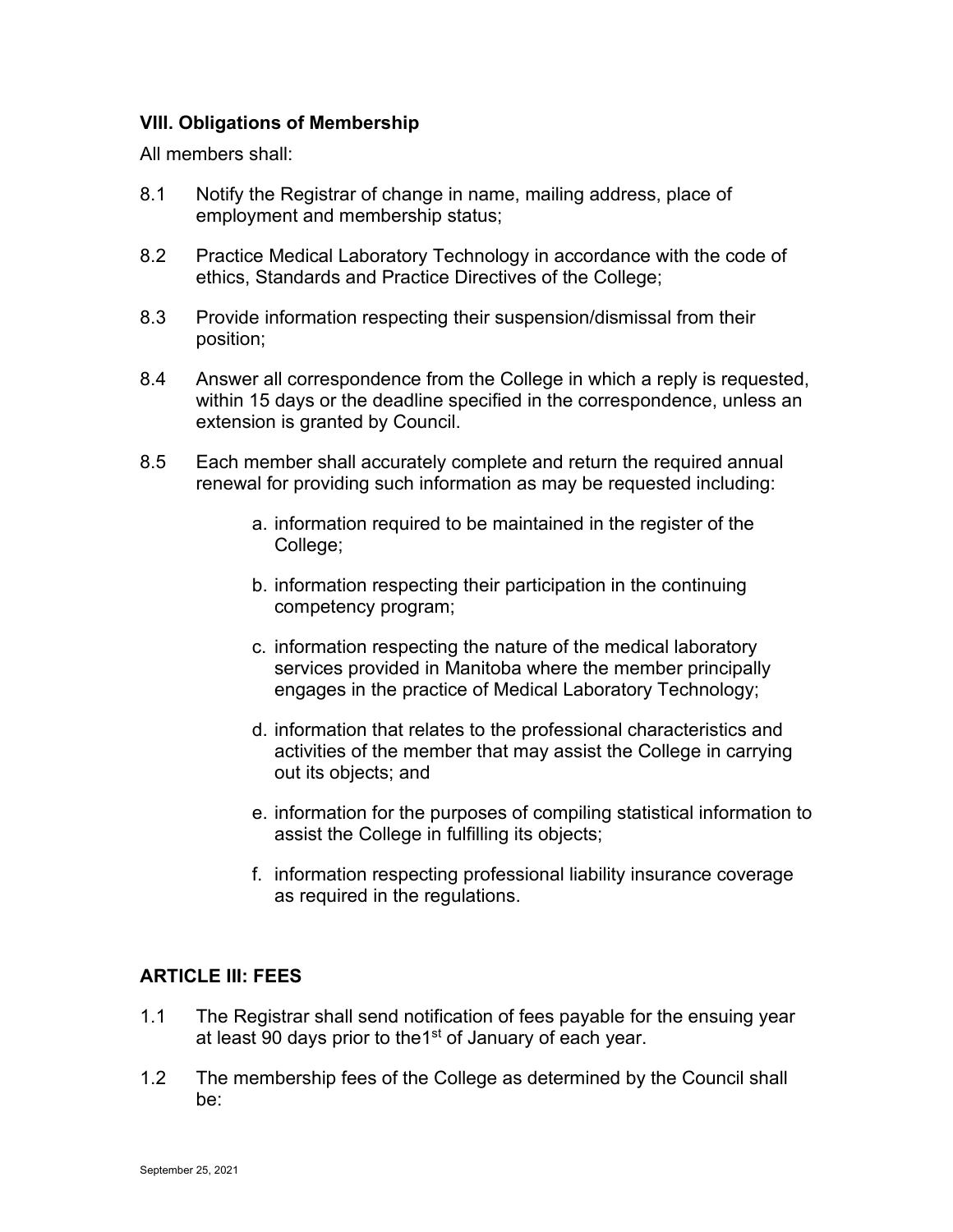- a) an initial application administration fee;
- b) an annual fee;
- c) a reinstatement of registration fee;
- d) a late fee of 20% of the annual fee;
- e) a processing fee for curriculum review when such a review is required.
- 1.2.1 For new applications received on or after June  $1<sup>st</sup>$ , the annual fee for that year, for practicing and conditional members shall be half the annual fee.
- 1.3 The membership year of the College shall commence on the 1st day of January and terminate on the 31st day of December each year.
- 1.4 The application administration fee for enrollment and membership in the College shall be the processing fee plus the annual fee.
- 1.5 Should an application be refused or withdrawn, the application administration fee only shall be retained by the College.
- 1.6 Where the payment of the annual fee is not received on or before November 15<sup>th</sup>, a late fee of 20% of the annual fee will be assessed:
	- a) within 15 working days after the due date, a letter sent by registered mail or by other service that provides the sender with proof of delivery, shall be sent to each member at their last recorded address advising them of the fact that they are in arrears and of the penalty involved;
	- b) upon receipt of the annual fee plus a late fee of 20% of the annual fee, the Registrar shall consider the individual as being in good standing with the College.
- 1.7 where payment is not received by December  $31<sup>st</sup>$ , the Registrar shall suspend that individual for non-payment of fees and shall notify the individual and the individual's most current employer of that suspension;
	- a) to be reinstated the person shall pay the current year's annual fee plus a reinstatement of registration fee of \$100.00.
- 1.8 Any member applying to have their name transferred between registers shall pay the difference between the fees paid and the annual fee due on the new register for the current year.
- 1.9 There will be no refund of fees except as described in 1.5 of this Article.

## **ARTICLE IV: MEETINGS**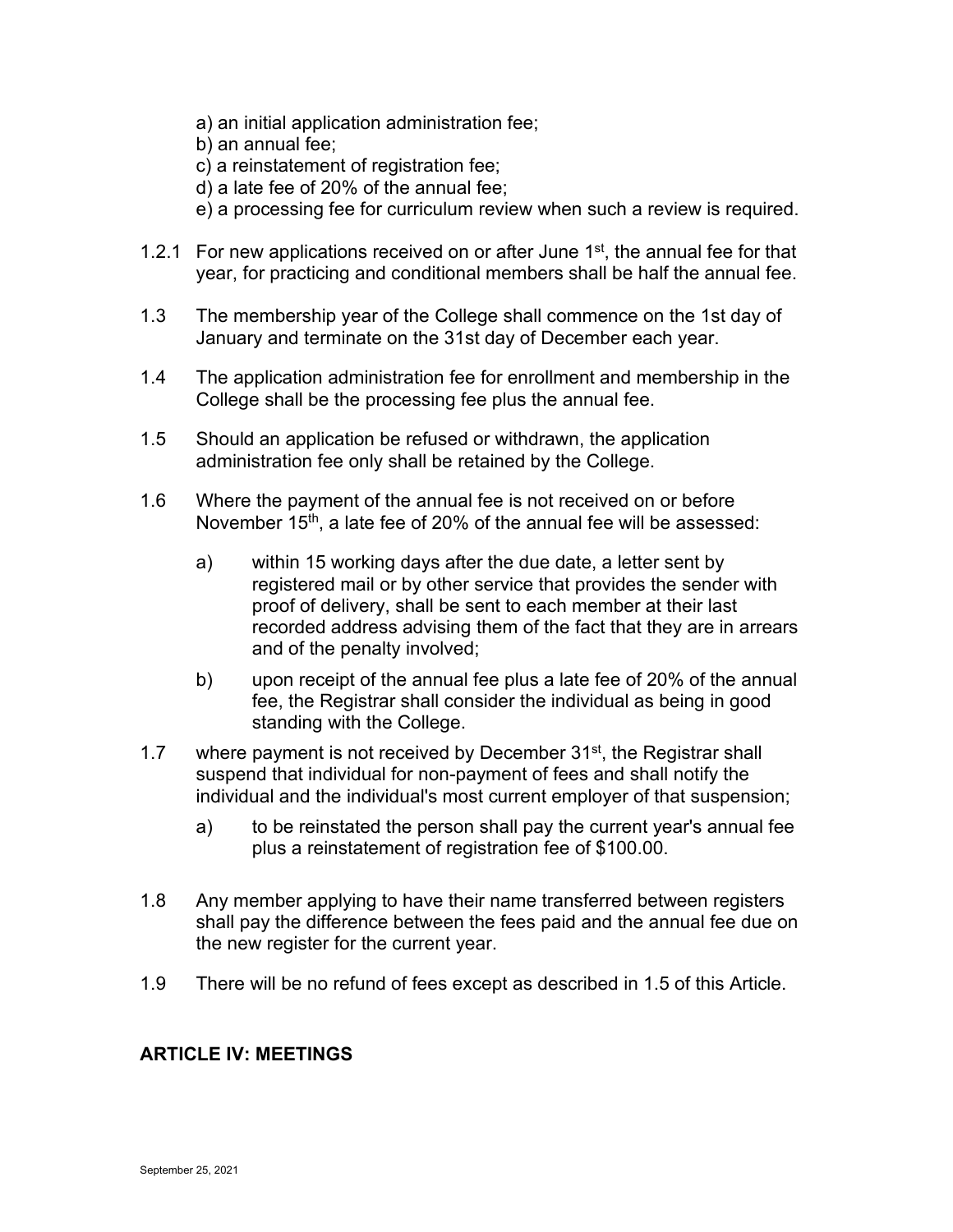### **I. Annual General Meeting**

- 1.1 An Annual General Meeting (AGM) of the College shall be held each year at a time and place to be fixed by the Council.
- 1.2 Written notice shall be sent to every Council member and to every member of the College at their last recorded email address 30 days prior to the date of the Annual General Meeting. A copy of the agenda for the meeting shall be emailed with such notice.
- 1.3 The agenda for the Annual General Meeting shall be prescribed by the Council and shall include provision for any business or resolution which may be introduced from the floor of the meeting by any member. Any motions or resolutions brought forward from the floor are referrals to the Council for consideration.
- 1.4 The quorum for an Annual General Meeting of the College shall be whoever attends and is entitled to vote..
- 1.5 At the Annual General Meeting there shall be reports presented by the chair, treasurer and the registrar of the College and such committees or boards as the Council deems necessary.
- 1.6 An audited financial statement of the College shall be presented at the Annual General Meeting.

### **II. Special Meetings**

- 2.1 A special meeting of the College may be called by the Council at any time and shall be called if so requested in writing by 5% of the membership of the College who are entitled to vote.
- 2.2 The business to be transacted at a special meeting shall be limited to that specified in the notice thereof.
- 2.3 Email notice of a special meeting of the College shall be sent to every Council member and every member of the College 30 days prior to the date of the meeting and the business to be transacted shall be specified in such notice.
- 2.4 The quorum for a special meeting of the College shall be 20% of the membership of the College who are entitled to vote.

### **III. Voting at Annual and Special Meetings**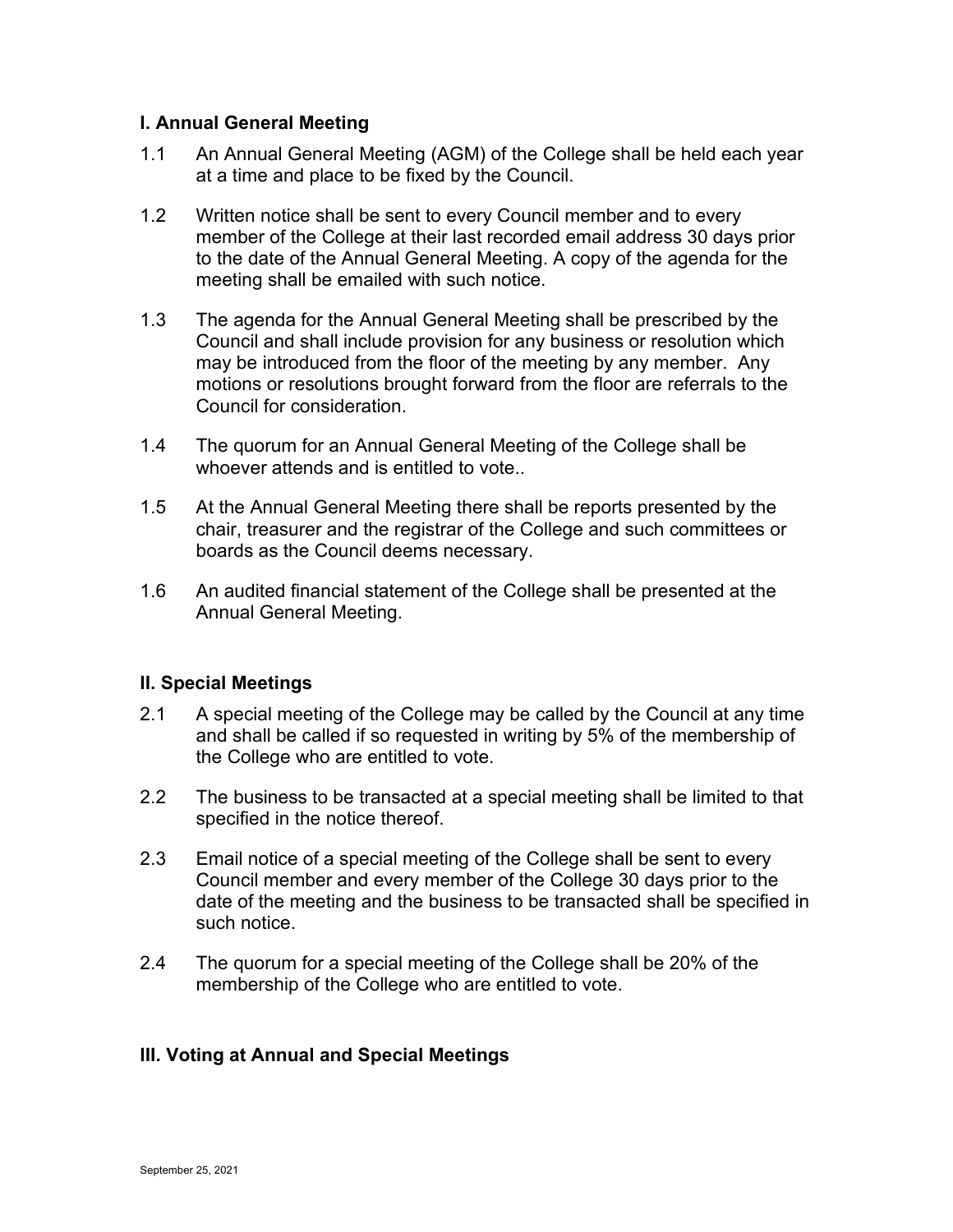- 3.1 Each member whose name is entered on the CMLTM register as Active or Inactive members and who is in good standing at the date of the meeting shall be entitled to vote on any issue to be determined by a vote.
- 3.2 Mail ballots may be issued only for questions that cannot be amended at the meeting.
- 3.3 For adoption of any issue, a majority vote of those members present and voting as well those who have mailed ballots shall be required.
- 3.4 Each member shall be requested to present their current membership certificate as evidence of their entitlement to vote.
- 3.5 A vote may be taken by ballot or by a show of hands at the discretion of the chair.
- 3.6 The chair of the meeting shall appoint from amongst those assembled, three scrutineers who shall tabulate the vote and report the results to the chair.
- 3.7 In the event of a tie vote, the chair of the meeting shall cast the deciding vote.

### **IV. Electronic Meetings**

4.1 Any member may participate in meetings of members by any electronic means. All participants, however, must have the opportunity for simultaneous aural communication and be able to communicate adequately with each other. Members participating in such meetings are deemed to be present, including for the purpose of quorum.

### **V. Postponement/Cancelation**

5.1 In the event of an emergency, declared by the Federal or Provincial Government, the Council by a two-thirds vote may postpone/cancel any membership meeting, mentioned herein. All members shall be notified of the postponement/cancelation in a manner determined by the Council to be fair and reasonable under the circumstances.

### **VI. Recording of Meeting**

6.1 Minutes shall be taken at annual and special meetings and be circulated to the membership within 90 days of the meeting.

### **VII. Meetings of the Council**

7.1 Regular meetings of the Council shall be held as determined by the Council. There shall be no less than four meetings per year.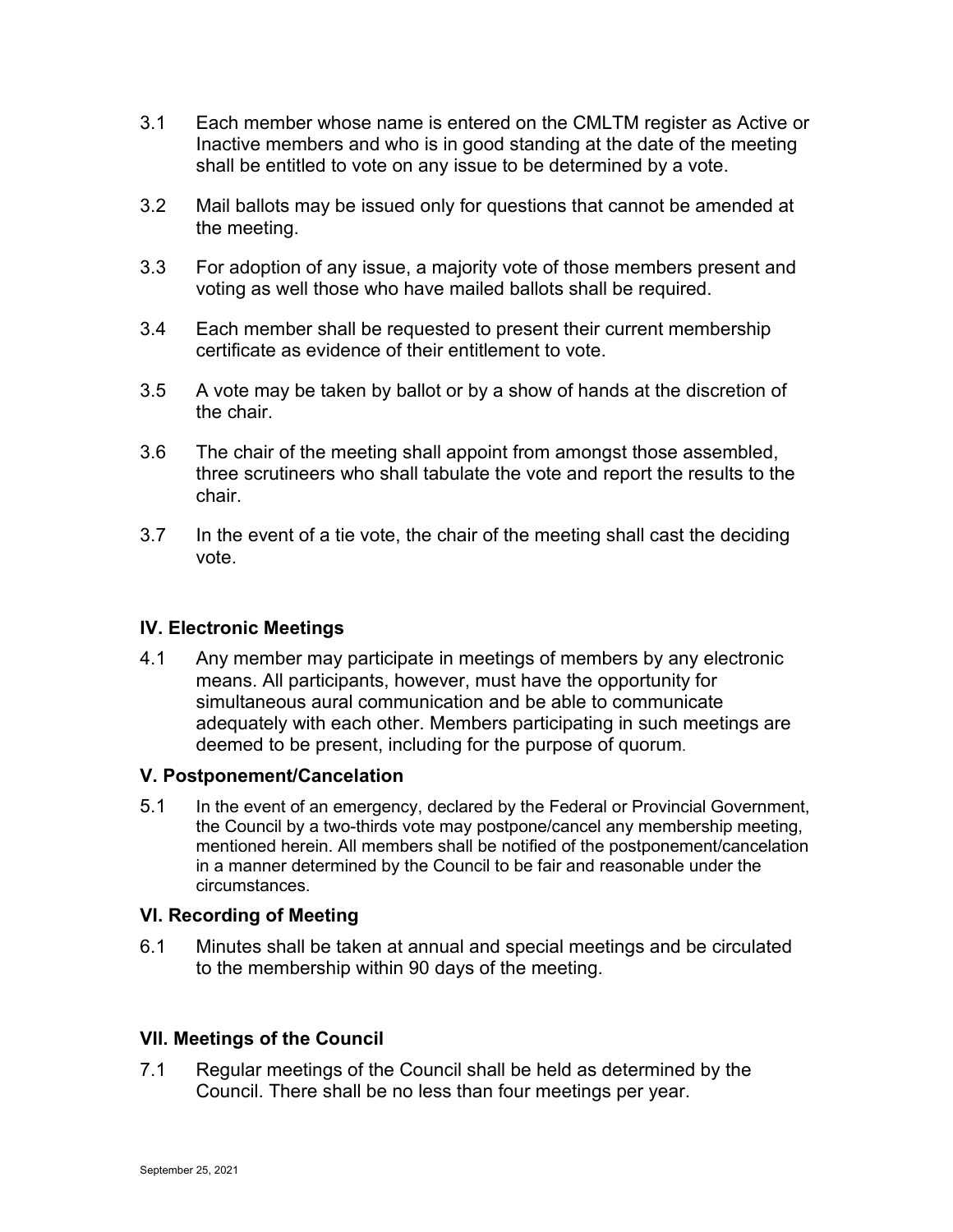- 7.2 Written notice of all meetings of the Council stating the business to be transacted shall be given to each member of the Council not less than 7 days before the meeting.
- 7.3 A meeting of the Council may be held without notice if all members of the Council have waived notice.
- 7.4 A majority of the Council, one of whom should be a public representative, shall constitute a quorum for the transaction of business.
- 7.5 Council members may participate in Council meetings by any electronic means. All participants, however, must have the opportunity for simultaneous aural communication and be able to communicate adequately with each other. Members participating in such meetings are deemed to be present, including for the purpose of quorum.

# **ARTICLE V: ELECTION OF THE COUNCIL**

1.1 The Council shall consist of at least six elected members and three appointed public representatives.

#### **I. Elected Members:**

- 1.1 Election of the Council from the membership shall be held concurrently with the Annual General Meeting of the College.
- 1.2 Council terms will be three years in length, and elections of one third of the councilors shall take place every year. All councilors shall have terms of three years from the date of their election.
- 1.3 The Council may establish rules regarding nomination of candidates for election to the Council, the manner of voting for Council members, and the conduct and regulation of Council members.
- 1.4 Only those members on the active and inactive register who are in good standing with the College at the date of election are eligible for election or appointment to any position within the College.
- 1.5 Only members on the active and inactive register who are in good standing with the College at the date of the election shall be entitled to vote for the election of Council members and may vote for as many candidates as there are vacancies on the Council.
- 1.6 Any member eligible to vote that follows the appropriate procedures outlined by the Council may submit a mail-in ballot for the election of Council members.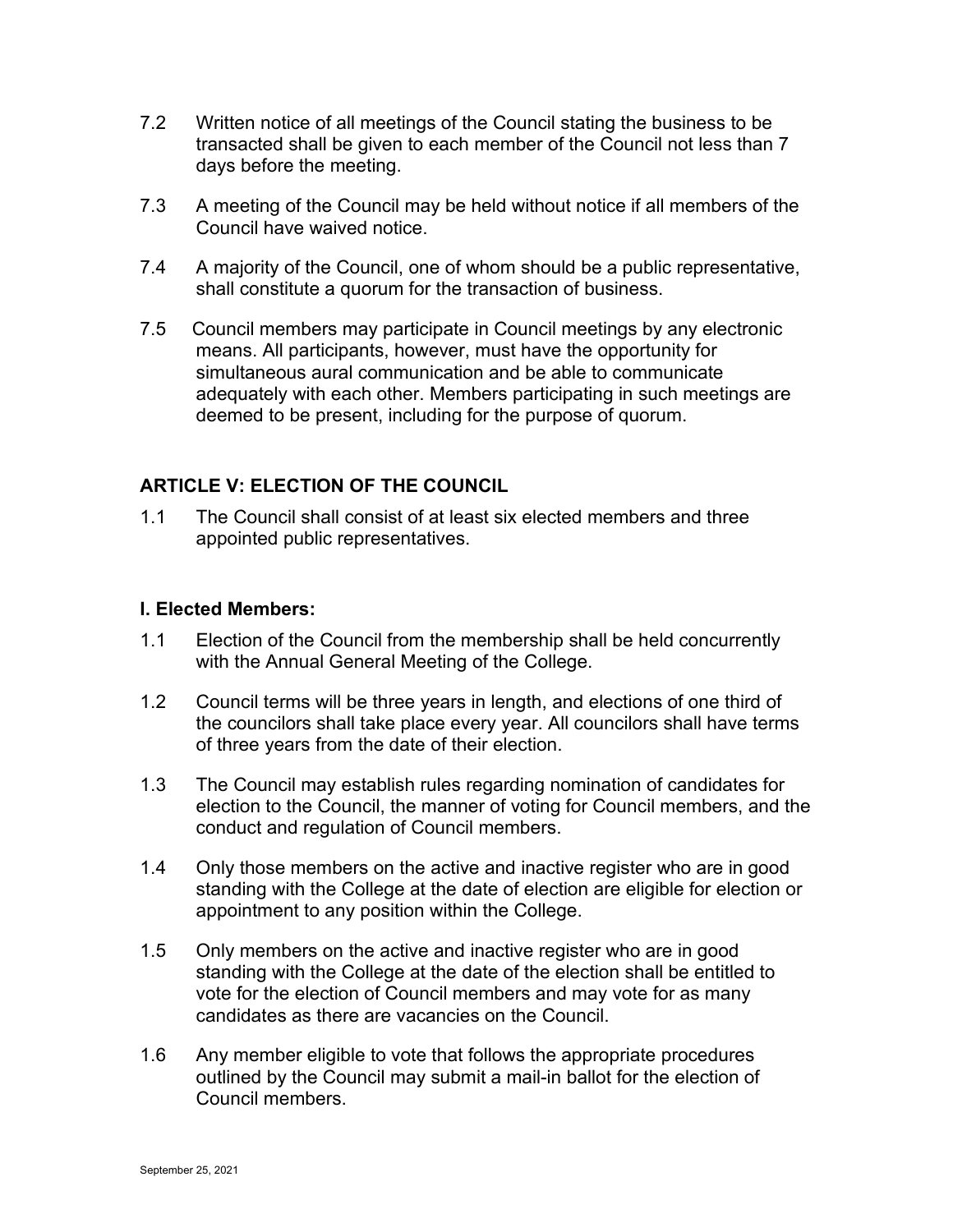1.7 The elected Council members shall be announced and take office by the chair of the Council at the Annual General Meeting or on a date fixed by Council.

#### **II Public Member Appointments:**

- 2.1 Three public representatives from the roster of public representatives shall be appointed by the Council for a three year term.
- 2.2 The public representatives shall take office for a three year term following the Annual General Meeting or on a date fixed by Council.

# **ARTICLE VI: COUNCIL MEMBERS**

#### **I. Term of Office**

- 1.1 All councilors shall be elected for a term of three years. They are eligible for re-election or re-appointment for 2 consecutive terms unless there are no other eligible members in good standing wishing to be nominated in which case the Council may, by a majority vote, allow councilors to be eligible for re-election or re-appointment for an additional term.
- 1.2 When an elected position on Council becomes vacant the Council shall appoint a member of the College to fill the vacancy for the balance of the term of office vacated.
- 1.3 When vacancies on the Council are more than 50% of elected members, the remaining members shall call an election to fill the vacancies.
- 1.4 When a position of public representative becomes vacant, the Council shall appoint a public representative to fill the vacancy for the balance of the term of office vacated.
- 1.5 The Council may appoint ex-officio members in a non-voting capacity to the Council.

#### **II. Removal from the Council**

- 2.1 The Council may, by a majority vote, remove a Council member if:
	- a) they consistently fail or refuses to perform the duties assigned to them by the chair or vice-chair of the Council;
	- b) they consistently fail or refuses to adhere to *The Medical Laboratory Technologists Act*, regulations, by-laws or code of ethics;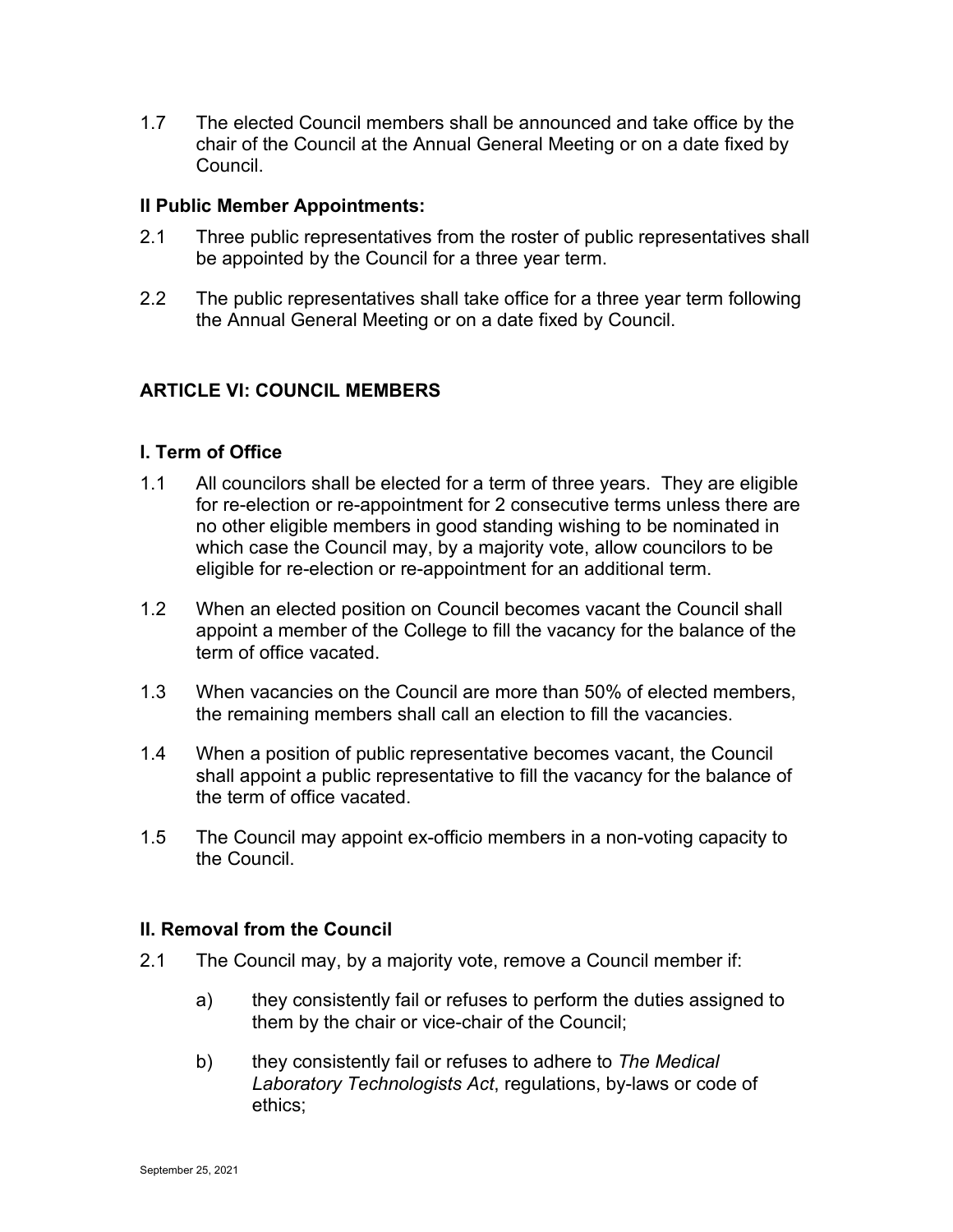- c) they are absent from more than 3 meetings of the Council between Annual General Meetings; the Council shall consider extenuating circumstances;
- d) their membership is allowed to lapse, is suspended or revoked.

# **III. Officers of the Council**

- 3.1 At the first Council meeting following the Annual General Meeting, the Council shall select from amongst its members a treasurer, either a chair and a vice-chair, or two co-chairs, all of whom shall be members of the College and such other officers as it may see fit.
- 3.2 The chair or co-chairs shall:
	- a) preside at all meetings of the College and the Council;
	- b) ensure that all orders and resolutions of the Council are put into effect;
	- c) exercise general supervision over the affairs of the College.
- 3.3 The vice-chair shall:
	- a) preside at all meetings of the College in the absence of the chair;

b) in the event of the chair's inability to act shall assume the office of the chair and serve as such for the balance of the term remaining to the chair.

- 3.4 The treasurer shall:
	- a) have general control of all budgets, financial transactions, etc. on behalf of the College;
	- b) ensure that an audited financial statement of operation of the College is prepared and submitted to each annual meeting of the College.
- 3.5 Vacancies among all officers except the chair shall be filled by appointment of an incumbent Council member to hold office until the end of the term of the vacated office.

# **ARTICLE VII: COMPLAINTS COMMITTEE AND INQUIRY COMMITTEE**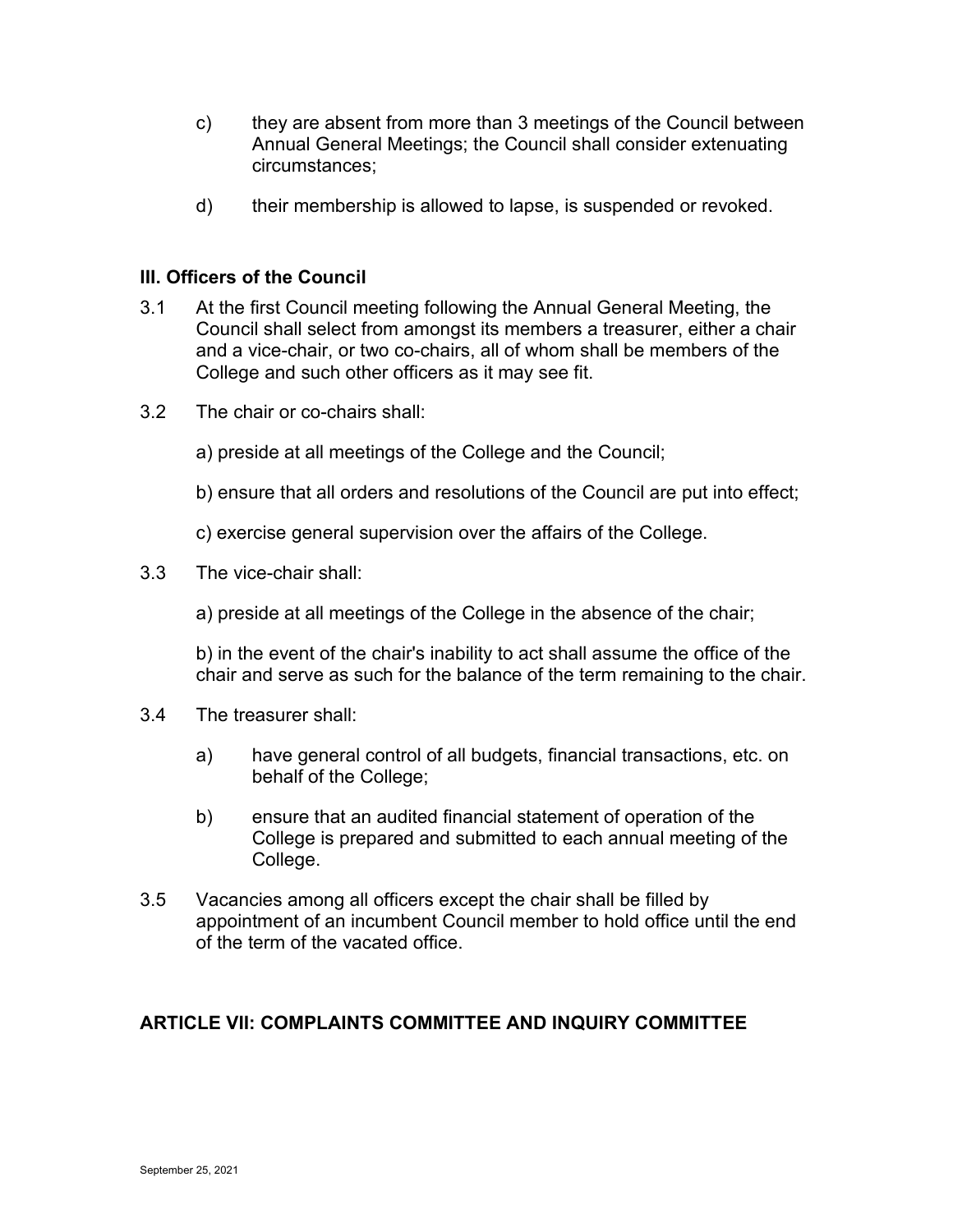- 1.1 The Council shall annually appoint a complaints committee and inquiry committee as set out in Sections 17 and 31 of *The Medical Laboratory Technologists Act*.
- 1.2 Chairs of these committees shall hold office for one year and shall be eligible for reappointment with the proviso that no person is at any time chair of more than one committee.
- 1.3 The committee chair or Council shall appoint ad-hoc members and exofficio members in a non-voting capacity as required from time to time.
- 1.4 Vacancies on these committees shall be filled by Council appointment for the remainder of the term. The committee should consist of no less than three (3) members.
- 1.5 At least 1/3 of the members of the Complaints Committee and Inquiry Committee must be public members.
- 1.6 Public representatives, from the roster of public representatives, shall be appointed for a three year term from the roster of public representatives established under subsection 6(4) of *The Medical Laboratory Technologists Act* by the Minister of Health.

### **ARTICLE VIII: COMMITTEES**

- 1.1 The Council may establish such committees, as it deems necessary to fulfill the objectives of the College.
- 1.2 The Council shall establish the following standing committees:
	- a) Board of Assessors;
	- b) Nominating Committee;
	- c) Continuing Competency Committee.
- 1.3 The Council shall establish terms of reference for all committees.
- 1.4 The activities of all committees shall be under the direction of the Council and all recommendations of the committees are subject to Council approval.
- 1.5 The Council shall appoint the chair of all committees.
- 1.6 Chairs of standing committees shall hold office for 1 year and shall be eligible for reappointment, provided that no person may at any time be chair of more than one committee.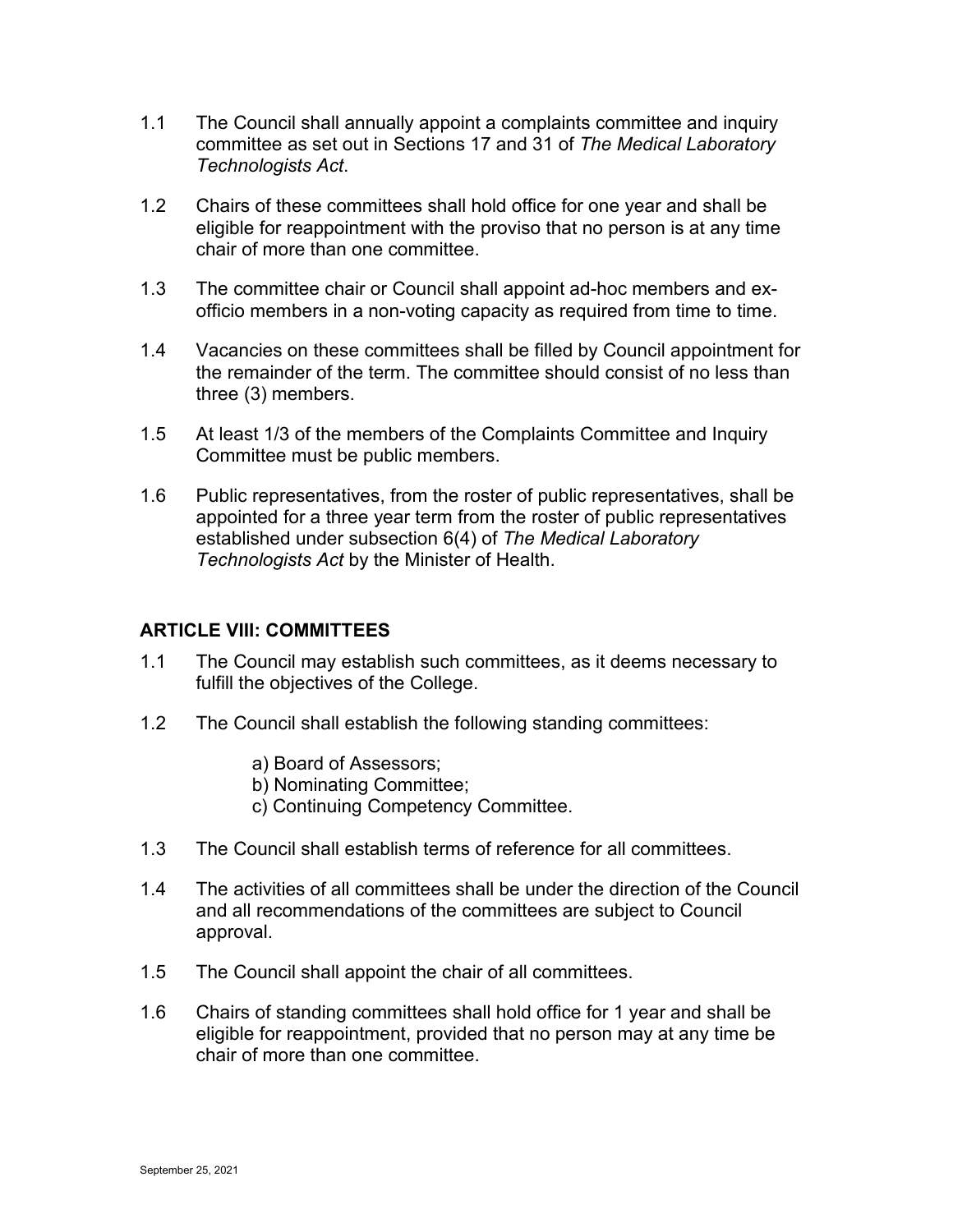- 1.7 Each committee shall consist of a chair and not less than two members of the College representing as broad a spectrum of membership types and geographical areas as possible.
- 1.8 Members of all committees shall be appointed by the chair of that committee, subject to Council approval. The Council may, by a majority vote, remove a member from a committee if:
	- a) he/she consistently fails or refuses to perform the duties assigned to him/her by the chair of the committee/board;
	- b) he/she consistently fails or refuses to adhere to *The Medical Laboratory Technologists Act*, regulations, by-laws or code of ethics;
	- c) he/she is absent from more than 3 meetings of the committee/board between Annual General Meetings; the Council shall consider extenuating circumstances;
	- d) their membership is allowed to lapse, is suspended or revoked.
- 1.9 The chair of each committee shall give reasonable notice of each meeting of their committee and a majority of the committee members shall constitute a quorum.
- 1.10 Minutes of committee meetings shall be taken at every meeting and submitted to the College office.
- 1.11 The chair shall report to the Council on activities of the committee on a regular basis.
- 1.12 Vacancies on any committee shall be filled by appointment by the Council for the remainder of the term.
- 1.13 Ex-officio members may be appointed to committees by the Council as required in a non-voting capacity.

### **ARTICLE IX: REGULATIONS**

- 1.1 Regulations must be brought to the membership for a vote at an Annual General Meeting or special meeting called for that purpose.
- 1.2 Regulations to be brought forward shall be circulated to all members thirty days prior to the meeting.
- 1.3 A regulation brought to the membership may be approved or repealed by a majority of the members of the College: